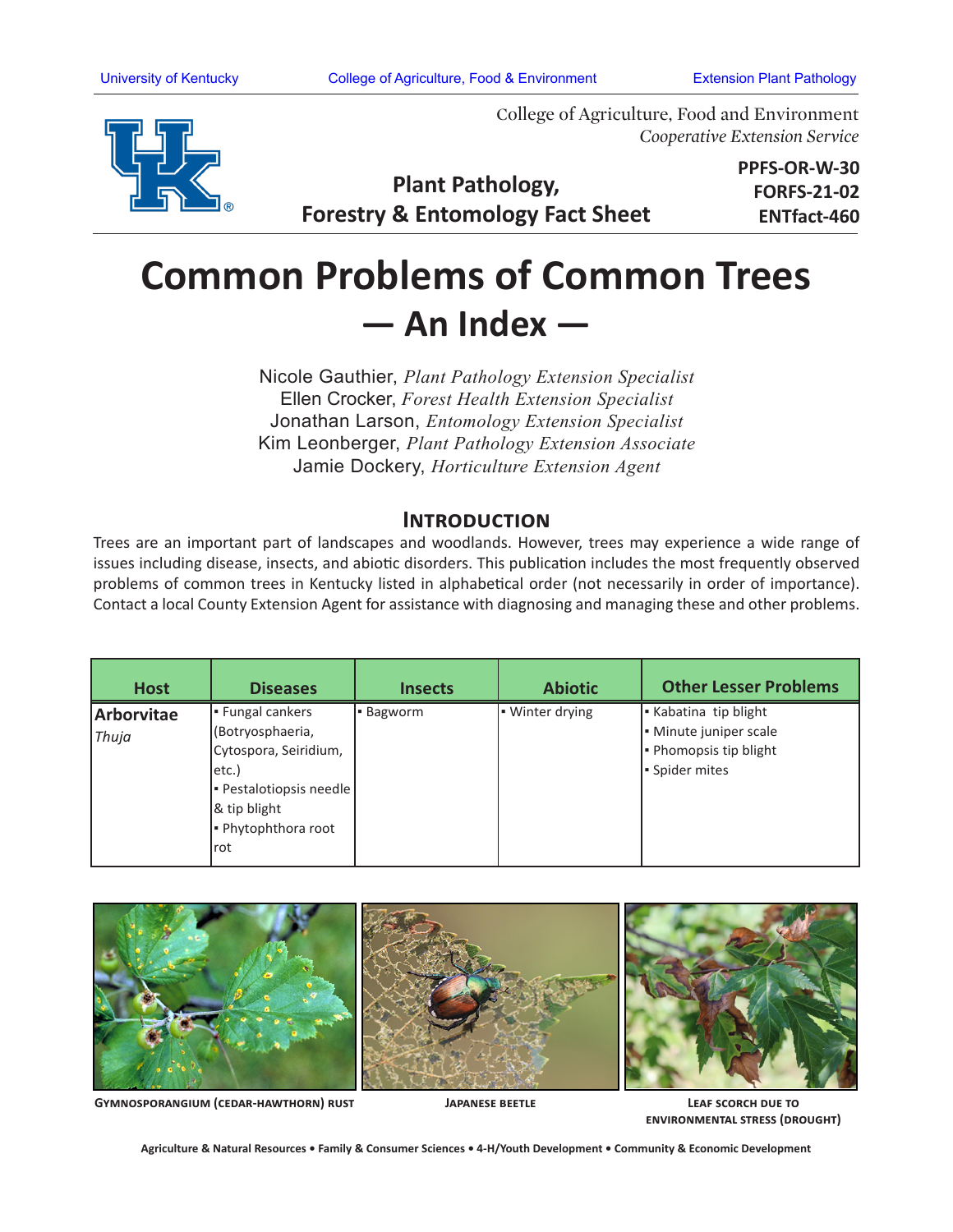| <b>Host</b>                                            | <b>Diseases</b>                                                                  | <b>Insects</b>                                                                                 | <b>Abiotic</b>                                             | <b>Other Lesser Problems</b>                                                                                                                                     |
|--------------------------------------------------------|----------------------------------------------------------------------------------|------------------------------------------------------------------------------------------------|------------------------------------------------------------|------------------------------------------------------------------------------------------------------------------------------------------------------------------|
| Ash<br><b>Fraxinus</b>                                 | • Anthracnose<br>• Ash heart rot                                                 | • Ash flower gall<br>. Emerald ash borer                                                       |                                                            | - Aphids<br>Ash leaf spot<br>· Botryosphaeria canker<br>• Cercospora leaf blight                                                                                 |
| <b>Cherry</b><br>(flowering)<br>Prunus                 | <b>Bacterial canker</b><br>• Black knot<br>• Shothole<br>(Blumeriella leaf spot) | <b>Eastern tent</b><br>caterpillar<br>· Japanese beetle                                        |                                                            | • Bacterial leaf spot<br><b>Brown marmorated stink bug</b><br>• Cankerworms<br>• Lecanium scale<br>· Peachtree & lesser peachtree<br>borer<br>• Perennial canker |
| <b>Cherry laurel</b><br>Prunus                         | <b>Bacterial leaf spot</b><br>. Phytophthora root<br>rot                         | <b>Eastern tent</b><br>caterpillar<br>· Shothole borers<br>· Spider mites                      | • Cold injury                                              | · Botryosphaeria canker/twig<br>blight<br>- Peachtree borer                                                                                                      |
| Crabapple<br>Malus                                     | - Apple scab<br>· Botryosphaeria<br>(frogeye) leaf spot<br>· Fire blight         | <b>Eastern tent</b><br>caterpillar<br>· Fall webworm                                           |                                                            | · Gymnosporangium rusts (cedar-<br>apple rust, cedar-hawthorn rust)<br>· Japanese beetle                                                                         |
| <b>Cypress</b><br>(Leyland,<br>False)<br>Chamaecyparis | . Phytophthora root<br>rot<br>· Seiridium canker                                 | <b>Bagworm</b><br>· Juniper scale                                                              | • Cold injury<br>· Winter drying                           | · Botryosphaeria canker<br>· Spider mites                                                                                                                        |
| Dogwood<br>Cornus                                      | · Dogwood (Septoria)<br>leaf spot<br>· Powdery mildew<br>• Spot anthracnose      | · Dogwood borer<br>· Oystershell scale                                                         | - Heat stress<br>- High pH<br>• Wet feet / heavy soil      | - Aphids<br>· Dogwood anthracnose<br>· Dogwood sawflies<br>• Various scale insects                                                                               |
| Elm<br><b>Ulmus</b>                                    | · Dutch elm disease<br>· Elm yellows                                             | · Elm bark beetles<br>(multiple species)<br>· European elm flea<br>weevil<br>· Japanese beetle |                                                            | • Anthracnose<br><b>Bacterial leaf scorch</b><br>· Black spot<br>· Botryosphaeria canker                                                                         |
| <b>Hawthorn</b><br>Crataegus                           | · Gymnosporangium<br>rusts (cedar-hawthorn<br>rust, cedar-quince<br>rust)        | . Fall webworm<br>• Hawthorn lacebug<br>. Hawthorn leaf miner                                  |                                                            | · Entomosporium leaf spot<br>· Fire blight<br>• Leaf miners                                                                                                      |
| <b>Hemlock</b><br>Tsuga                                |                                                                                  | · Elongate hemlock<br>scale<br>• Hemlock woolly<br>adelgid                                     | • Heat stress<br>- High soil pH<br>• Wet feet / heavy soil | . Phytophthora root rot<br>• Rosellinia blight<br>· Spider mites                                                                                                 |
| <b>Hickory &amp;</b><br>Pecan<br>Carya                 | • Anthracnose                                                                    | . Fall webworm<br>- Redhumped<br>caterpillar<br>· Stink bugs                                   |                                                            | . Downy leaf spot<br>• Gnomonia leaf spot<br>- Pecan scab<br>- Pecan weevil<br>· Petiole borer<br>· Phylloxera<br>- Twig girdlers                                |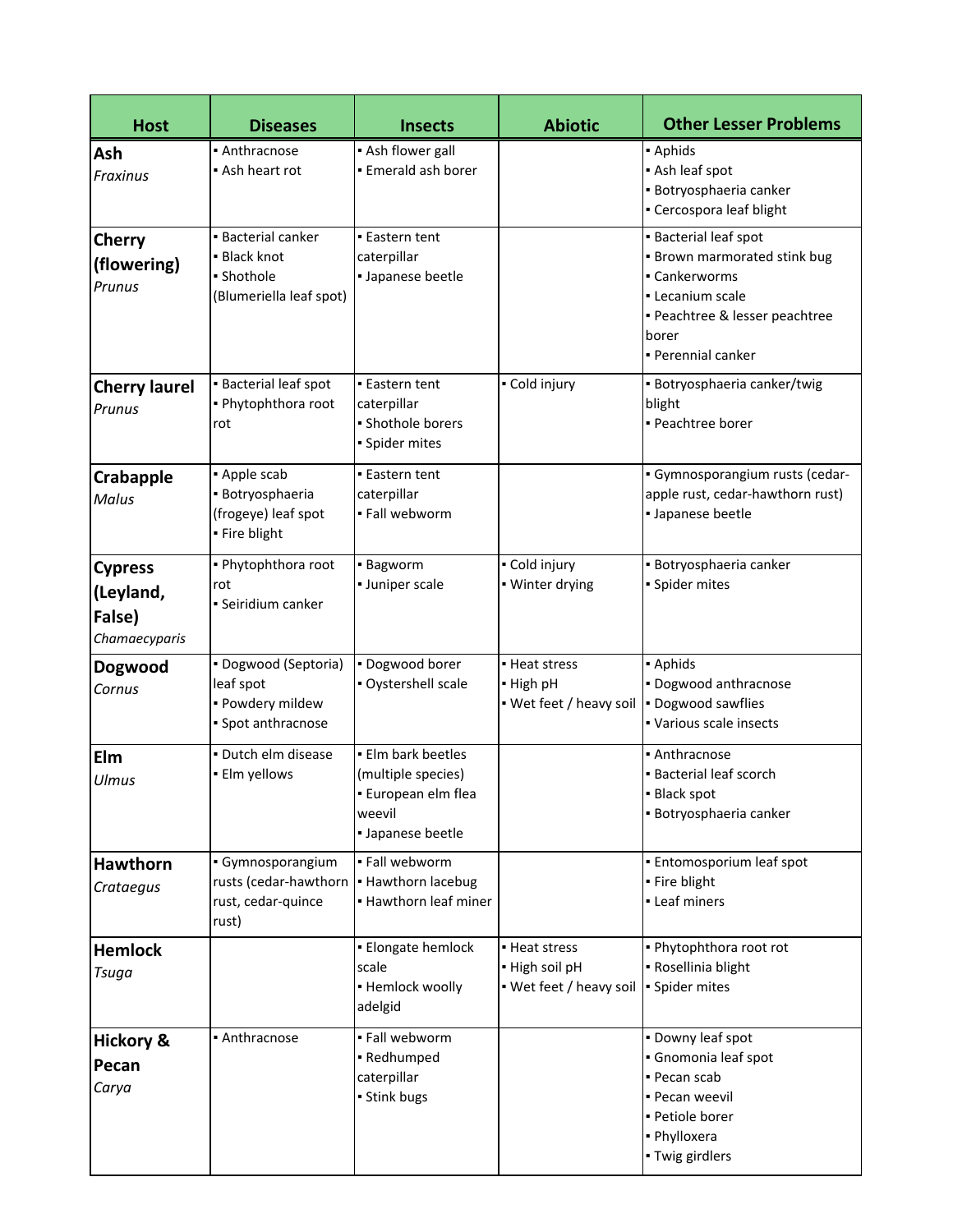| <b>Host</b>                                   | <b>Diseases</b>                                                                                                                                                                                                               | <b>Insects</b>                                                                                                             | <b>Abiotic</b>                                     | <b>Other Lesser Problems</b>                                                                                                                                                                                                                                     |
|-----------------------------------------------|-------------------------------------------------------------------------------------------------------------------------------------------------------------------------------------------------------------------------------|----------------------------------------------------------------------------------------------------------------------------|----------------------------------------------------|------------------------------------------------------------------------------------------------------------------------------------------------------------------------------------------------------------------------------------------------------------------|
| <b>Holly</b><br><b>Ilex</b>                   | - Black root rot                                                                                                                                                                                                              | - Cottony camellia<br>scale<br>• Holly leafminers                                                                          | - Wet feet<br>· Winter drying                      | • Black vine weevil<br>- Holly pit scale<br>- Holly scale<br>. Phytophthora root rot<br>- Pythium root rot<br>· Southern red mite                                                                                                                                |
| Juniper<br>Juniperus                          | Gymnosporangium<br>rusts (cedar-apple<br>rust, cedar-quince<br>rust)<br>Kabatina twig blight<br>. Phomopsis tip blight                                                                                                        | - Bagworm                                                                                                                  |                                                    | · Botryosphaeria canker<br>· Minute juniper scale<br>· Spruce spider mite<br>. Phytophthora root rot                                                                                                                                                             |
| <b>Locust (Black</b><br>& Honey)<br>Gleditsia | • Cracked cap<br>polypore                                                                                                                                                                                                     | • Locust leafminer<br>- Locust borer                                                                                       |                                                    | • Cercospora leaf spot<br>- Powdery mildew<br>Scale insect<br>· Spider mites<br>· Thyronectria canker<br>- Verticillium wilt                                                                                                                                     |
| <b>Magnolia</b><br>Magnolia                   |                                                                                                                                                                                                                               | · Magnolia scale<br>· Oleander scale<br>. Yellow poplar weevil                                                             | · Winter injury<br>(southern magnolia)             | · Botryosphaeria canker<br>- Phomopsis leaf spot<br>- Powdery mildew<br>- Thrips<br>• Verticillium wilt                                                                                                                                                          |
| <b>Maple</b><br>Acer                          | • Anthracnose<br><b>Bacterial leaf scorch</b><br>· Eutypella canker<br>• Maple leaf blister<br>• Nectria canker<br>- Tar spot<br>• Verticillium wilt                                                                          | · Fall webworm<br>· Gloomy scale<br>· Maple gall makers                                                                    | · Sunscald (trunk<br>injury)                       | - Cankerworms<br>• Cottony maple scale<br>· Flatheaded appletree borer<br>· Green striped maple worm<br>· Maple petiole borer<br>Oystershell scale<br>· Phyllosticta leaf spot<br>· Pigeon tremex<br>- Potato leafhopper                                         |
| <b>Oak</b><br>Quercus                         | • Bacterial leaf scorch<br>• Hypoxylon<br>(Biscogniauxia) canker gall, oak apple gall,<br>- Root rots (Armillaria<br>root rot, Ganoderma<br>root rot, oak bracket<br>fungus)<br>- Tubakia (Actinopelte) skeletonizer)<br>spot | . Oak galls (horned<br>oak gall, gouty oak<br>jumping oak gall)<br>. Oak shothole borer<br>· Skeletonizers<br>(shingle oak | - Chlorosis<br>- Herbicide damage<br>• Oak decline | • Anthracnose<br>. Fall webworm<br>Kermes scale<br>· Oak lecanium scale<br>· Obscure scale<br>. Oak wilt disease is present in<br>nearby states & sudden oak death<br>occurs on the west coast, but<br>neither disease is an issue in KY as<br>of this printing. |
| Pear<br>(Flowering)<br>Pyrus calleryana       | • Fire blight                                                                                                                                                                                                                 | • Eastern tent<br>caterpillar<br>· Fall webworm<br>• Thrips                                                                |                                                    | · Gymnosporangium rusts (cedar-<br>apple rust, cedar-quince rust)<br>- Highly invasive in KY; avoid<br>planting new trees & remove<br>seedlings to prevent spread.                                                                                               |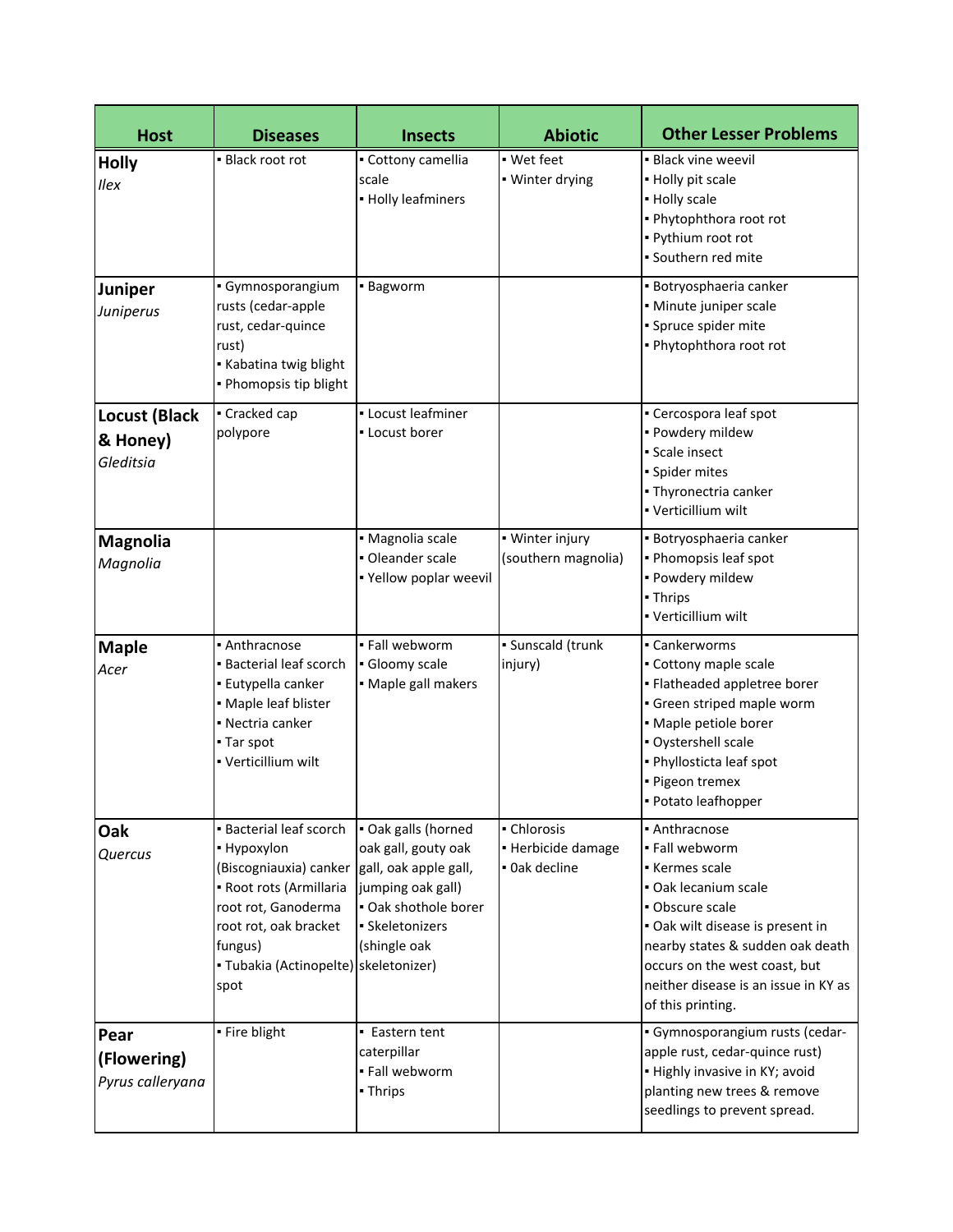| <b>Host</b>                                                                     | <b>Diseases</b>                                                                       | <b>Insects</b>                                                                                                                                               | <b>Abiotic</b>                                                                                          | <b>Other Lesser Problems</b>                                                                                                                                                                    |
|---------------------------------------------------------------------------------|---------------------------------------------------------------------------------------|--------------------------------------------------------------------------------------------------------------------------------------------------------------|---------------------------------------------------------------------------------------------------------|-------------------------------------------------------------------------------------------------------------------------------------------------------------------------------------------------|
| Pine<br>Pinus                                                                   | · Diplodia tip blight<br>· Dothistroma needle<br>blight                               | · Pine sawflies                                                                                                                                              | · White pine decline /<br>environmental stress <sup>1</sup>                                             | - Needle scale<br>• Phytophthora root rot (plantings<br>in wet sites)<br>· Southern pine beetle<br>· White pine root decline<br>- Zimmerman pine moth                                           |
| <b>Redbud</b><br>Cercis                                                         | • Verticillium wilt                                                                   | • Brown marmorated<br>stink bug                                                                                                                              | · Herbicide damage                                                                                      | • Anthracnose<br>· Botryosphaeria canker<br>- Cercospora leaf spot<br>· Eriophyid mite<br>· Spider mite                                                                                         |
| <b>Sassafras</b><br>Sassafras                                                   | - Armillaria root rot<br>- Laurel wilt                                                | • Ambrosia beetle                                                                                                                                            |                                                                                                         | • Nectria canker                                                                                                                                                                                |
| <b>Spruce</b><br>Picea                                                          | · Dothistroma needle<br>blight<br>. Phytophthora root<br>rot<br>- Rhizosphaera needle | • Spruce spider mite                                                                                                                                         | · Drought stress<br>- Heat stress<br>· Wet feet                                                         | • Cytospora canker<br><b>Environmental stress</b> <sup>1</sup><br>Gall makers<br>. Pine needle scale<br>· Winter drying                                                                         |
| <b>Sycamore</b><br>Platanus                                                     | • Anthracnose                                                                         | Lacebug                                                                                                                                                      |                                                                                                         | <b>Bacterial leaf scorch</b><br>· Powdery mildew                                                                                                                                                |
| <b>Tulip</b><br>tree/Yellow<br>poplar<br>Liriodendron                           | • Verticillium wilt                                                                   | · Tuliptree scale<br>. Yellow poplar weevil                                                                                                                  | - Abiotic leaf scorch                                                                                   | · Powdery mildew                                                                                                                                                                                |
| <b>Walnut</b><br>Juglans                                                        | · Walnut blight                                                                       | · Fall webworm                                                                                                                                               | · Soil conditions (pH,<br>moisture)                                                                     | • Anthracnose<br>- Armillaria root rot<br>. Phytophthora root rot<br>• Thousand cankers disease is<br>present in neighboring states; as<br>of this printing, it has not been<br>detected in KY. |
| <b>Potential</b><br><b>Problems that</b><br>could affect<br>all tree<br>species | · Fungal tip dieback &<br>canker diseases<br>enhanced by stress<br>Root & heart rots  | <b>Bagworm</b><br>• Caterpillars (yellow<br>necked caterpillars,<br>tussock moths, etc.)<br>Cicada damage<br>- Fall webworm<br>· Japanese beetle<br>Scales - | • Environmental<br>stress $^{1}$<br>· Improper planting<br>practices <sup>2</sup><br>- Transplant shock | · Winter damage; frost & freeze<br>injury                                                                                                                                                       |

<sup>1</sup> Environmental stresses can include drought, wet soil, weather extremes, etc.

<sup>2</sup> Improper planting practices can include unfavorable planting site, inadequte site preparation, incorrect planting depth (either too deep or too shallow), planting hole too small, etc.